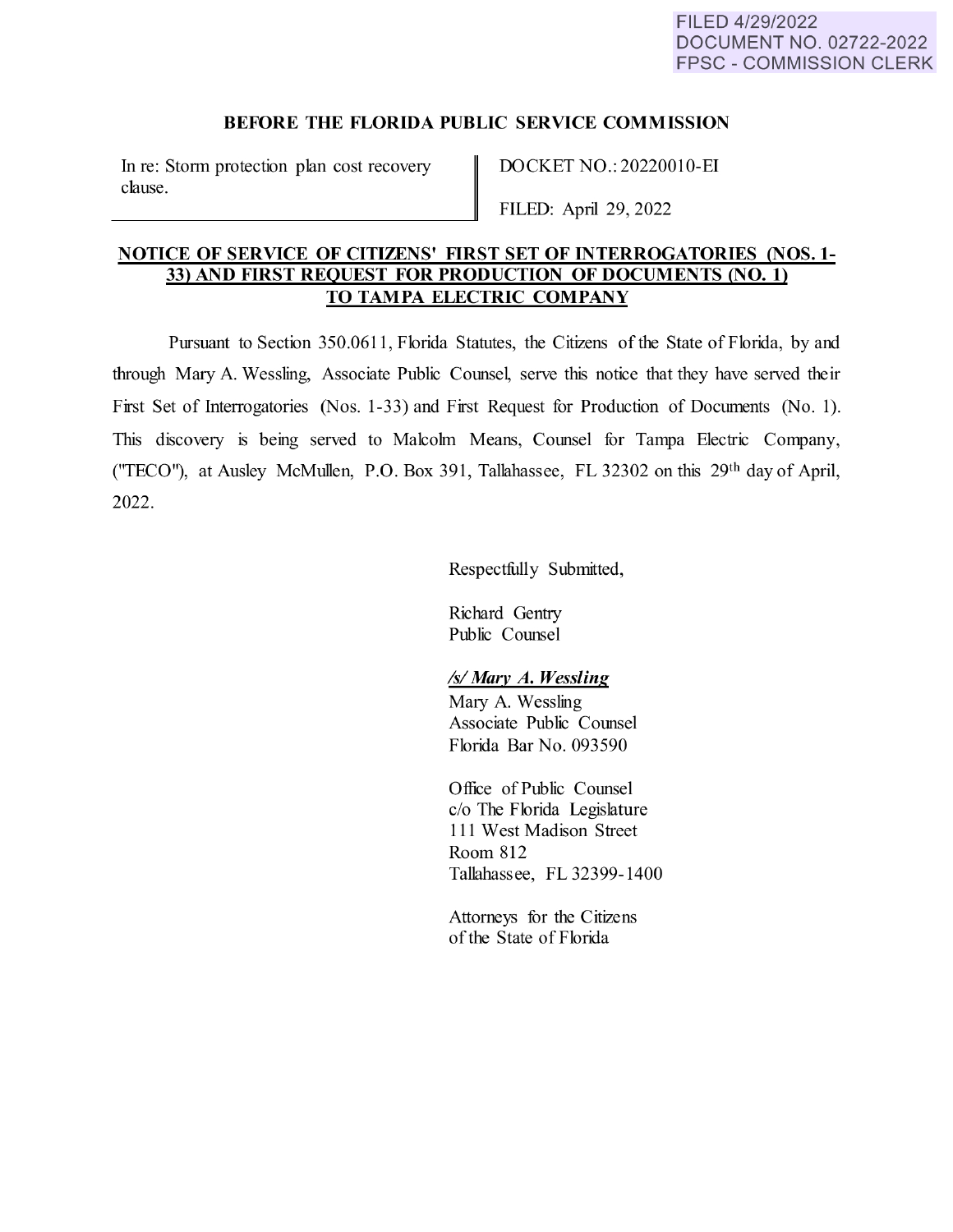### **CERTIFICATE OF SERVICE DOCKET NO. 20220010-EI**

**I HEREBY CERTIFY** that a true and correct copy of the foregoing has been furnished by electronic mail on this 29th day of April 2022, to the following:

J. Wahlen/M. Means Ausley Law Firm P.O. Box 391 Tallahassee FL 32302 jwahlen@ausley.com mmeans@ausley.com

Matthew R. Bernier/Robert L. Pickels/Stephanie A. Cuello Duke Energy 106 E. College Avenue, Suite 800 Tallahassee FL 32301 FLRegulatoryLegal@duke-energy.com matthew.bernier@duke-energy.com robert.pickels@duke-energy.com stephanie.cuello@duke-energy.com

Kenneth A. Hoffman Florida Power & Light Company 134 West Jefferson Street Tallahassee FL 32301-1713 ken.hoffman@fpl.com

Mr. Mike Cassel Florida Public Utilities Company 208 Wildlight Ave. Yulee FL 32097 mcassel@fpuc.com

Beth Keating Gunster Law Firm 215 South Monroe St., Suite 601 Tallahassee FL 32301 bkeating@gunster.com

Dianne M. Triplett Duke Energy 299 First Avenue North St. Petersburg FL 33701 Dianne.triplett@duke-energy.com

Jon C. Moyle, Jr. Florida Industrial Power Users Group c/o Moyle Law Firm 118 North Gadsden Street Tallahassee FL 32301 jmoyle@moylelaw.com mqualls@moylelaw.com

Christopher T. Wright Florida Power & Light Company 700 Universe Boulevard Juno Beach FL 33408-0420 Christopher.Wright@fpl.com

Michelle D. Napier Florida Public Utilities Company 1635 Meathe Drive West Palm Beach FL 33411 mnapier@fpuc.com

Corey Allain Nucor Steel Florida, Inc. 22 Nucor Drive Frostproof FL 33843 corey.allain@nucor.com